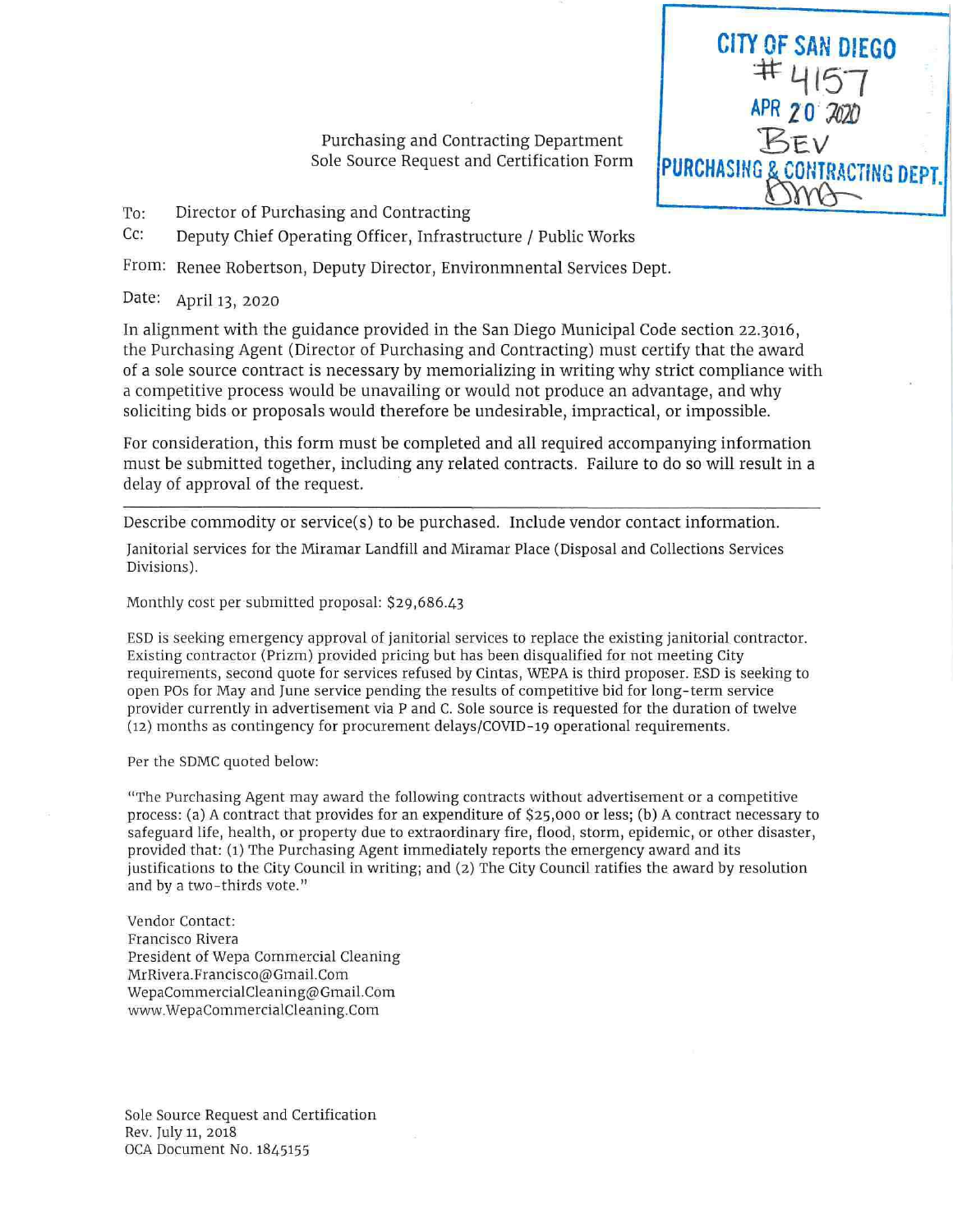| <b>Justification</b> |                                                                                                                                                                      |                                                                                                                                                                                                                                                             |                                                                                                                                                                                                |  |
|----------------------|----------------------------------------------------------------------------------------------------------------------------------------------------------------------|-------------------------------------------------------------------------------------------------------------------------------------------------------------------------------------------------------------------------------------------------------------|------------------------------------------------------------------------------------------------------------------------------------------------------------------------------------------------|--|
| 1.                   | $\therefore$ This product or service is available from only one supplier and meets at least one of<br>the following criteria (please check all that are applicable): |                                                                                                                                                                                                                                                             |                                                                                                                                                                                                |  |
| U                    | One-of-a-kind/Compatibility                                                                                                                                          |                                                                                                                                                                                                                                                             | a. Required by Warranty: the product matches existing<br>equipment, infrastructure and is required by<br>warranty. (A letter from the provider which supports<br>this claim must be provided.) |  |
|                      |                                                                                                                                                                      |                                                                                                                                                                                                                                                             | b. Goods and Services:                                                                                                                                                                         |  |
|                      |                                                                                                                                                                      |                                                                                                                                                                                                                                                             | the good has no competitive product or<br>i.<br>alternative on the market.                                                                                                                     |  |
|                      |                                                                                                                                                                      |                                                                                                                                                                                                                                                             | ii. the service requires a special skill, ability, or<br>expertise linked to the current project that cannot<br>be provided by another supplier.                                               |  |
|                      |                                                                                                                                                                      |                                                                                                                                                                                                                                                             | (Documentation in support of either of the above<br>claims must be provided by the requesting<br>department.)                                                                                  |  |
| ▣                    | City Standards                                                                                                                                                       | The product or service complies with established,<br>existing City standards.                                                                                                                                                                               |                                                                                                                                                                                                |  |
| ◻                    | Replacement                                                                                                                                                          | The product or service is the only compatible<br>replacement component that supports a larger system.<br>Or, the services are the only ones that can replace the<br>existing service requirements.                                                          |                                                                                                                                                                                                |  |
| 2.                   | Do any of the following situations exist?                                                                                                                            |                                                                                                                                                                                                                                                             |                                                                                                                                                                                                |  |
| ⊡                    | Limited Competition                                                                                                                                                  | Department made an attempt to find a second or<br>multiple sources to no avail.                                                                                                                                                                             |                                                                                                                                                                                                |  |
| D                    | Emergency                                                                                                                                                            | There is an urgent need for the item or service and time<br>does not permit the City to solicit for competitive bids, as<br>in the cases of emergencies as defined under SDMC<br>section 22.3208,. (Delays in solicitation do not satisfy<br>this criteria) |                                                                                                                                                                                                |  |

## *Cost/Market Analysis*

Purchasing and Contracting will perform due diligence on each request. If Purchasing and Contracting can find a suitable, cost effective alternative, this request will be denied and that alternative will be pursued after your department has been contacted to discuss the revised determination.

This form does not take the place of an agreement and all sole source requests for a period of one year or longer will require the **submission of an agreement.** The requesting department must submit a purchase requisition and a copy of this certification to Purchasing and Contracting for a Purchase Order to be issued.

Sole Source Request and Certification Rev, July 11, 2018 OCA Document No. 1845155